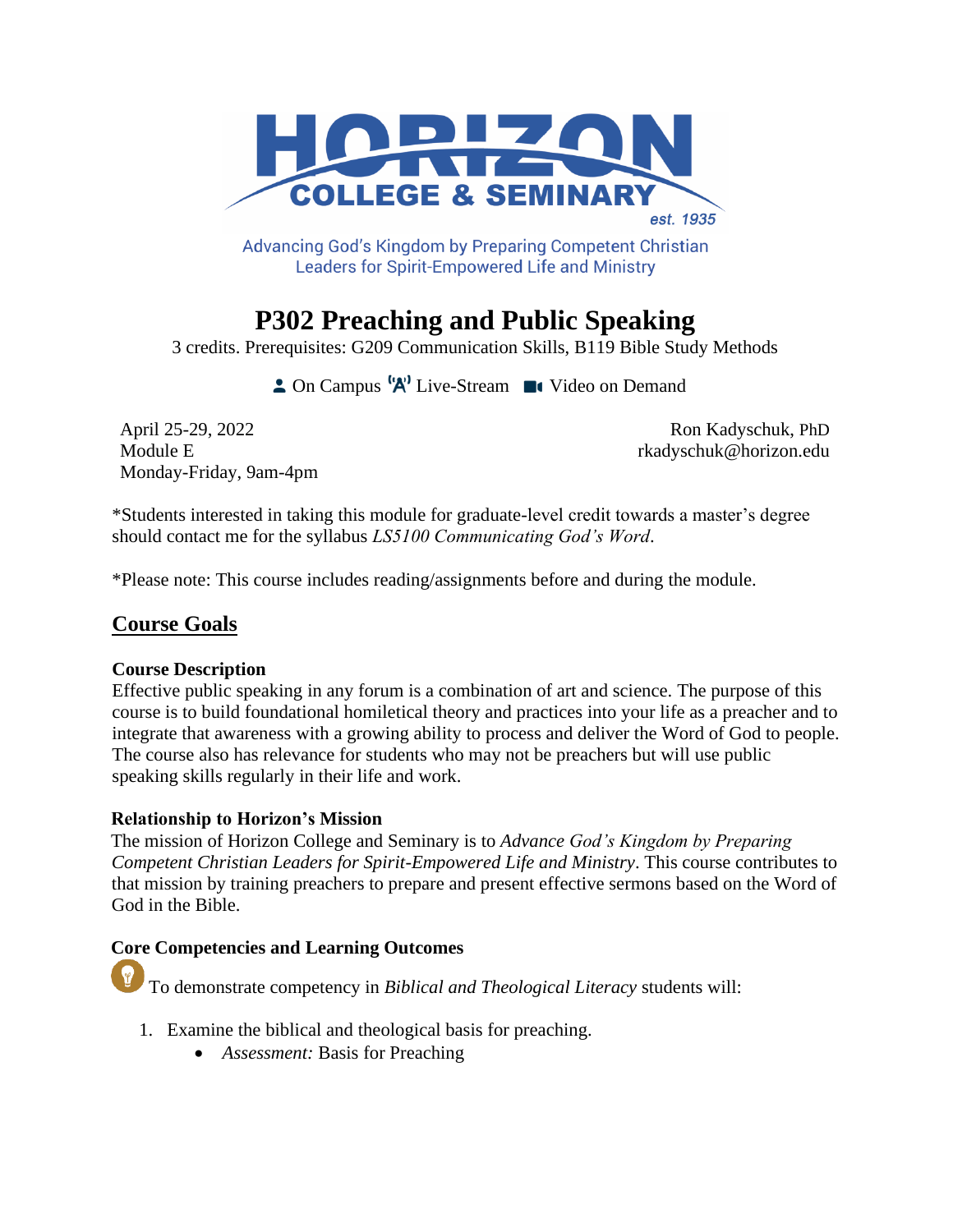To demonstrate competency in *Skilled Communication* students will:

- 2. Explore the diversity of preaching models offered by writers of homiletical theory and practice.
	- *Assessment*: Critical Review of Anderson Textbook, Personal Reflection on Stanley Textbook
- 3. Evaluate the sermons of current pastor-preachers in their ability to communicate biblical truth effectively.
	- *Assessment:* Written Analyses of Two Contemporary Sermons
- 4. Assess the value of 'secular' principles and practices of public speaking to contribute towards effective preaching.
	- *Assessment*: Video Critical Review of Dale Carnegie Textbook
- 5. Demonstrate personal application of principles and practices of effective preaching.
	- *Assessment*: Prepare and Present Three Sermons, Critiques by Instructor of Sermons 2 and 3, Self-Critique of Sermon 3 (recorded on video)

# **Course Work**

## **Required Readings**

- 1. Anderson, Kenton. *Choosing to Preach: A Comprehensive Introduction to Sermon Options and Structures*. Grand Rapids: Zondervan, 2006. ISBN: 978-0310267508.
	- Pages 15-125 (110 pages).
	- Anderson is a concise and articulate student of homiletics. His book raises a number of basic questions about preaching then presents five different approaches to sermon theory and structure.
	- Note: If you want more of Anderson's approach to diverse preaching modes, see his later book, *Integrative Preaching: A Comprehensive Model for Transformational Proclamation* (Baker, 2017). In this book Anderson expands the final chapter of *Choosing to Preach* into a full model. It is not as appealing to me as the basic model Anderson sets out in *Choosing to Preach*.
- 2. Dale Carnegie Training. *Stand and Deliver: How to Become a Masterful Communicator and Public Speaker*. New York: Simon and Schuster, 2011. ISBN: 978-1439188293.
	- $\bullet$  230 pages.
	- This book expands the course's field of reference beyond those students who will be 'preaching for a living.' In the fulfilment of your vocation, you may not be called upon to prepare and present sermons on a regular basis; however, you will certainly be called upon to speak in a variety of contexts during a lifetime of service. The Dale Carnegie organization has been equipping public speakers in all types of occupations for many years.
- 3. Stanley, Andy and Lane Jones. *Communicating for a Change*. Colorado Springs, CO: Multnomah, 2006. ISBN: 9781590525142.
	- Pages 87-191 (105 pages).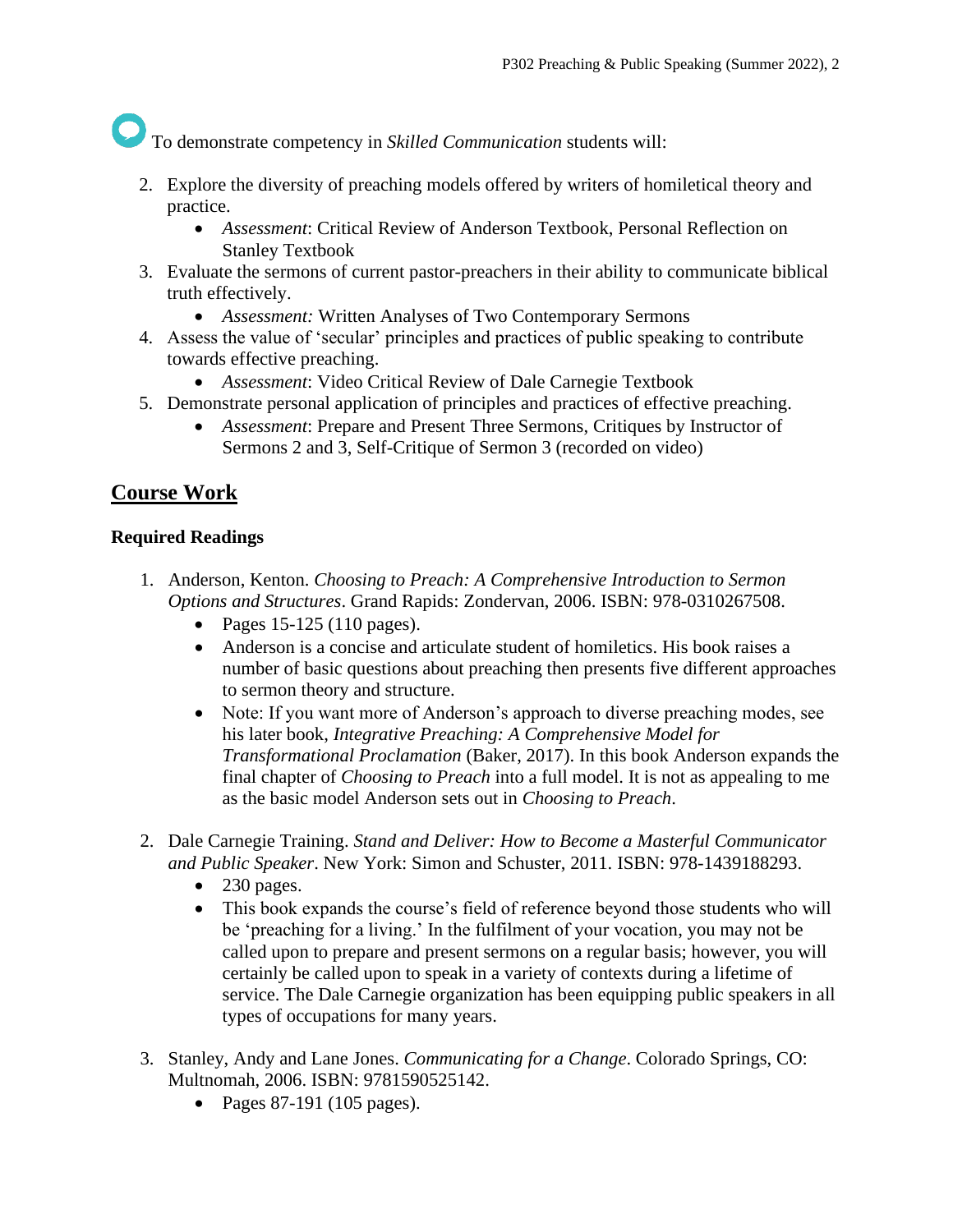- Andy Stanley is a prominent mega-church pastor, prolific author and engaging conference speaker who has made a strong impact on the North American evangelical church scene. This book offers a good introduction to the essential elements of Stanley's approach to preaching.
- 4. The following blog entries (available on Populi):
	- a) Mohler, Andrew. "Why Do We Preach: A Foundation for Christian Preaching Parts One, Two, and Three." *albertmohler.com*. December 19, 2005. (6 pages)
	- b) Williams, Glyn. "The Biblical and Theological Basis for Expository Preaching." August 27, 2014. (8 pages)

\*\*While students have the benefit of accessing their textbooks online through the [Digital](https://libguides.thedtl.org/home)  [Theological Library,](https://libguides.thedtl.org/home) they will not have access to the Digital Theological Library upon graduation. Therefore, we encourage students to purchase select textbooks to build their personal library. For your convenience, Horizon has partnered with Kennedy's Parable to provide textbooks.

## **Reference Reading** (not required)

Griffiths, Jonathan. *Preaching in the New Testament: An Exegetical and Biblical-Theological Study*. Vol. 42, Issue 2 of *New Studies in Biblical Theology*. Downers Grove: IVP, 2017. [https://www.thegospelcoalition.org/themelios/review/preaching-in-the-new-testament-an](https://www.thegospelcoalition.org/themelios/review/preaching-in-the-new-testament-an-exegetical-and-biblical-theological-study/)[exegetical-and-biblical-theological-study/](https://www.thegospelcoalition.org/themelios/review/preaching-in-the-new-testament-an-exegetical-and-biblical-theological-study/)

#### **Course Assignments and Activities**

\*Note: All written assignments in this course assume a template of about 300 words per page with 12-point Times New Roman font.

**Portfolio Components.** *Video of Short Sermon*. This assignment must be edited and submitted to the Skilled Communication *e-Project* in your Portfolio on *Portfolium*. See the [Portfolio Guide:](https://www.horizon.edu/wp-content/uploads/2019/09/Portfolio-Guide-September-2019.pdf) "What Goes in My Portfolio" for further information.

# **Pre-Module**

- *1. Critical Review of Anderson Textbook*
	- Read pages 15-125 in the Anderson textbook.
	- Anderson raises four 'options' for the preacher stated in the form of questions.
	- The questions:
		- 1. Are you going to preach?
		- 2. Are you going to preach the Bible?
		- 3. How will you discern your message from the Bible?
			- a. Begin with the text: deductive study
			- b. Begin with the listener: inductive study
		- 4. How will you communicate the message?
			- a. Focus on the idea: cognitive style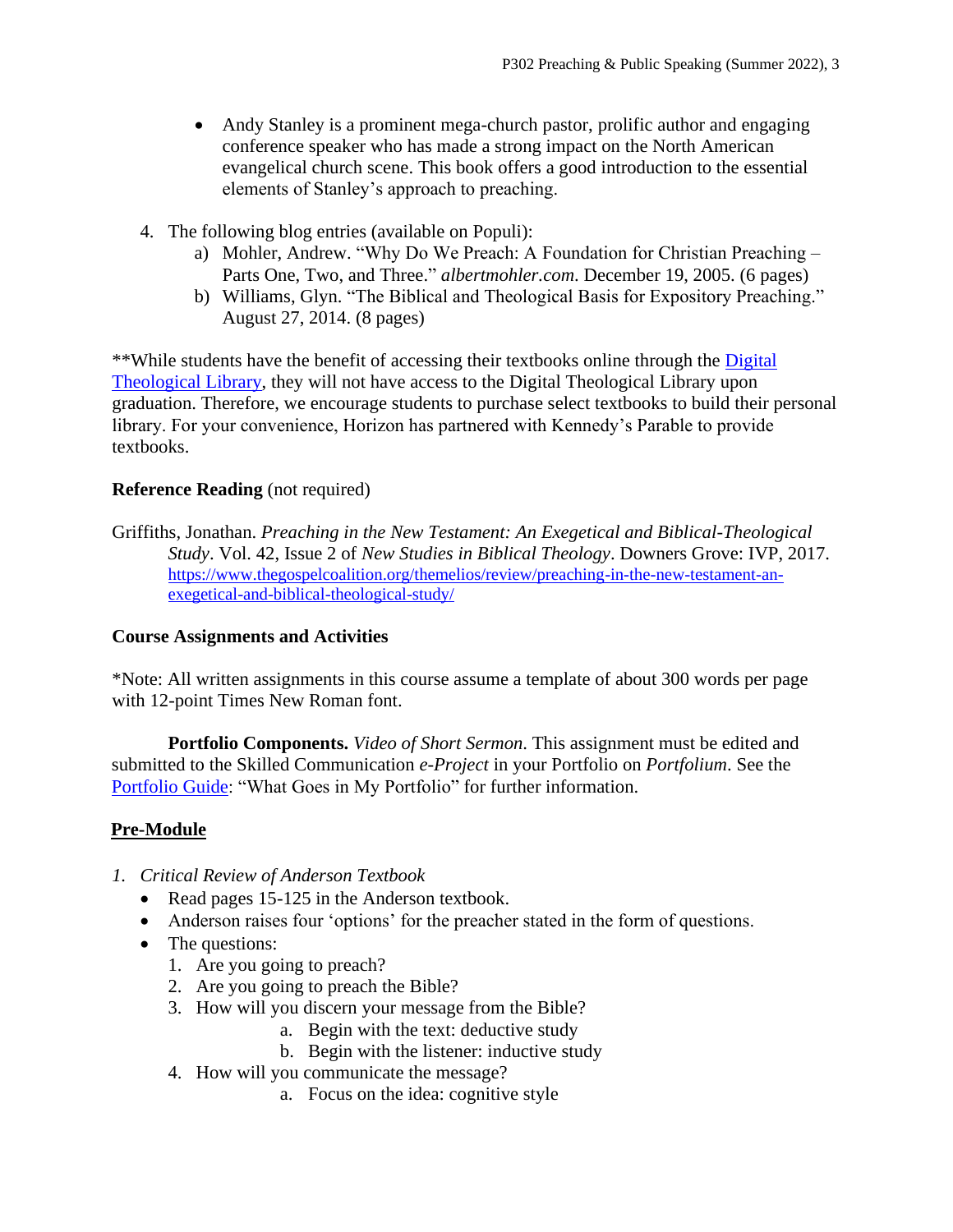- b. Focus on the image: affective style
- Respond to each of the questions: a) To show your understanding of the issue(s) he is raising in that question, and b) To share your critical assessment of the potential answers he offers to each question.
- Write 1 to 2 pages for each of questions 1 and 2, and 2 to 3 pages for each of questions 3 and 4.
- Related learning outcome(s): #2.
- **Assignment Length:** 6 to 10 pages total.
- **Due date:** April 25, 2022.
- *2. Basis for Preaching*
	- Read the blog entries "Why Do We Preach: A Foundation for Christian Preaching Parts One, Two, and Three;" and "The Biblical and Theological Basis for Expository Preaching" (available on Populi).
	- Using the guidelines provided in "What is a *Critical Review* and a *Personal Reflection*?" section below, write a Personal Reflection for each of the four readings: ½ to 1 page for each of the three parts of *"Why Do We Preach;"* and 1 to 2 pages for *"The Biblical and Theological Basis for Expository Preaching."*
	- Related learning outcome(s): #1.
	- **Assignment Length:** 2.5 to 5 pages total.
	- **Due date:** April 25, 2022.

# **During Module**

- *3. Three Sermons*
	- a) Extemporaneous Testimonial (S1)
		- o I assign a verse (or short passage) of Scripture and give you about 10 minutes in class to reflect and make notes using an outline guide provided in class. You then share a testimonial from that verse.
		- o Length: 4 to 5 minutes.
		- o S1 is a practice exercise to get comfortable with public speaking in class.
	- b) Brief Parable Devotional (S2)
		- o I assign a parable and give you a day to prepare a brief thematic message from that parable.
		- o Length: 7 to 8 minutes.
		- o For S2, Dr. K. will have an oral debrief session to note elements of importance to work on for preparation and presentation of the final sermon.
	- c) Short Sermon (S3)
		- o You select a topic/theme and a methodological approach then prepare a sermon based on elements of homiletical structure that are appropriate for the type of sermon you have chosen.
		- o Length: 18-20 minutes.
		- o For S3, Dr. K. will complete a written assessment and video-record the sermon. You will then view the video, complete a written self-assessment of the sermon, and have a debrief session with Dr. K.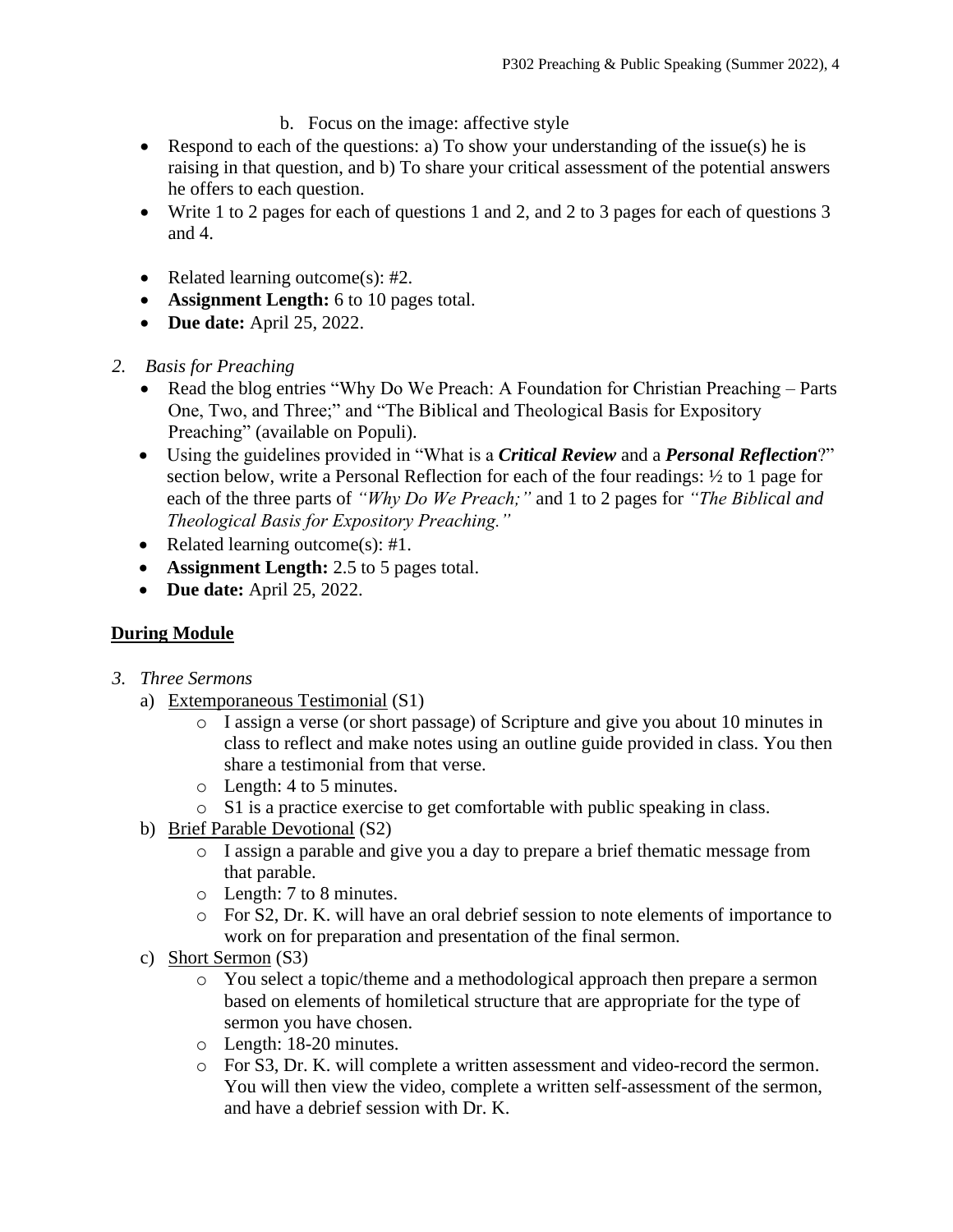- Related learning outcome(s): *#*5.
- **Assignment Length:** see above.
- **Due date:** Module Week.

# **Post-Module**

- *4. Personal Reflection on Stanley Textbook*
	- Read Stanley's '7 imperatives' on pages 87-191.
	- Using the guidelines provided in "What is a *Critical Review* and a *Personal Reflection*?" section below, write a 3-page Personal Reflection on the approach Stanley presents in this book; also include reference to the fable if you have read it.
	- Related learning outcome(s): *#*2.
	- **Assignment Length:** 3 pages.
	- **Due date:** May 13, 2022.
- *5. Written Analyses of Two Contemporary Sermons*
	- Listen to two different Sunday sermons in a church setting (one sermon by each of two different preachers).
	- Complete a written analysis of each sermon using a form provided in class.
	- Related learning outcome(s): *#*3.
	- **Assignment Length:** 3 pages for each critique (see form).
	- **Due date:** May 20, 2022.
- *6. Video Critical Review of Dale Carnegie Textbook*
	- Read the textbook *Stand and Deliver*.
	- Using the guidelines provided in "What is a *Critical Review* and a *Personal Reflection*?" section below, prepare a video Critical Review that includes 1 minute of commentary (maximum of 1.5 minutes) for each of the 12 chapters in the book. Some chapters will inspire you more than others.
	- Along with the elements of a Critical Review, be sure to include:
		- a) The highlight(s) of personal learning from each chapter
		- b) Some commentary on the relevance of the chapter's material for the preacher
		- c) A statement at the end (up to 2 minutes) that summarizes your overall personal value from the book
	- Related learning outcome(s): *#*4.
	- **Assignment Length:** 12-14 minutes (estimate) plus a 2-minute summary statement.
	- **Due date:** June 03, 2022.

# What is a *Critical Review* and a *Personal Reflection*?

A *critical review* is a more objective response to a reading where you fulfil the following criteria: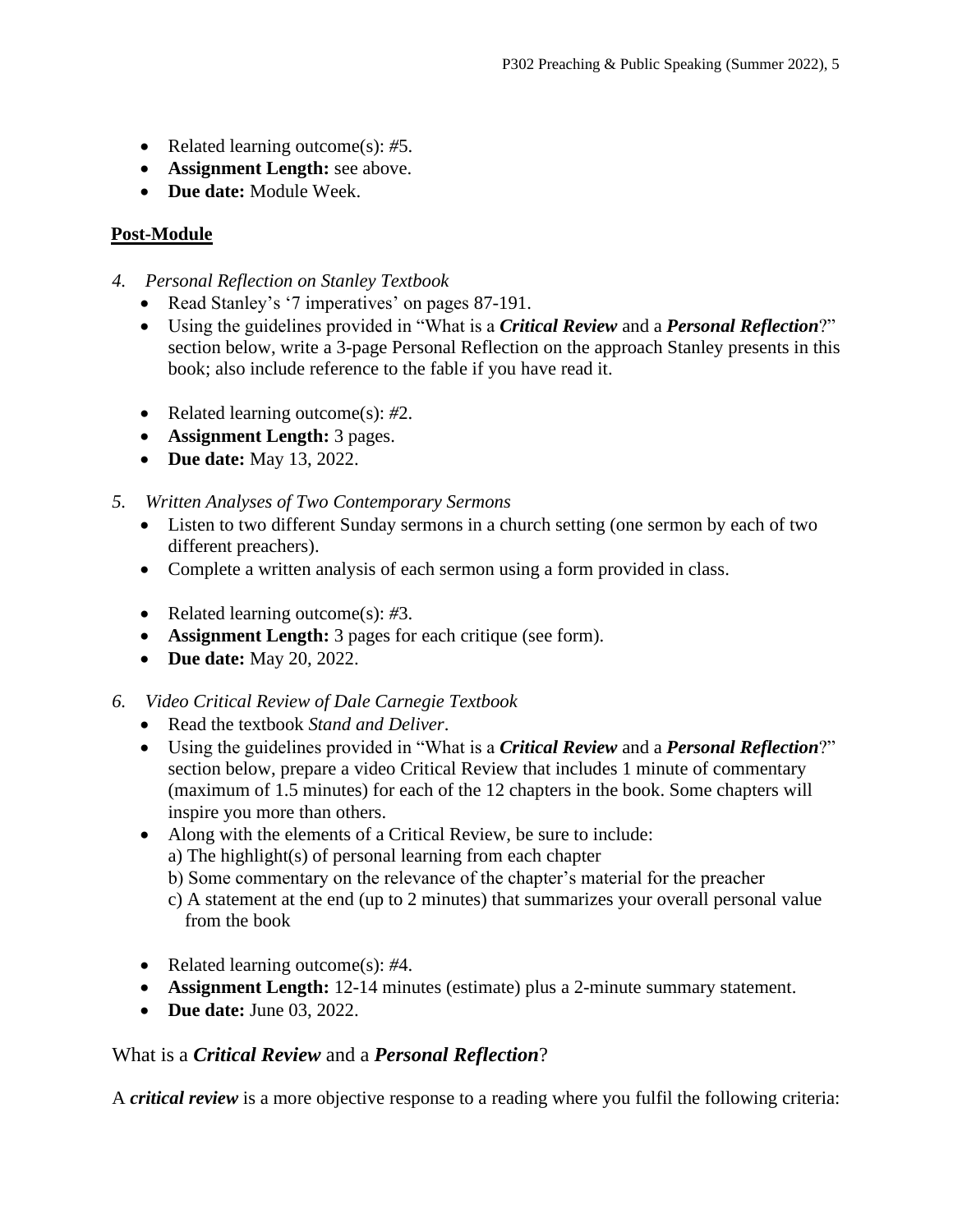- Demonstrate your understanding of the author's purpose for writing and show a clear grasp of the major segments of information and/or arguments used to support his/her views.
- Interact with the material in a manner that assesses:
	- $\circ$  the relevance and significance of the material, what audience(s) might benefit most from the material, and benefit in what ways.
	- o any perceived strengths and/or weaknesses you see in the author's views or conclusions.
- Point out any highlight quotations from the content that really resonate with you and explain why. [But – do not quote extensively as I want to hear from YOU not just from the author.]
- Raise any observations, questions, concerns, or issues that are evident as you work through the material.
- Share any suggestions you might have to add to or take away from how the author approached the topic and presented his/her material.
- Include enough of the *personal reflection* elements to show how the material has affected you personally.

A *personal reflection* is a more subjective response to a reading where you share:

- practical implications and applications of the material for life, work, and ministry,
- how the material has impacted you personally, and
- 'what if' everyone took this material seriously; how might it 'change the world'.

Both the more objective *critical review* and more subjective *personal reflection* must include enough summary information to give evidence that you have read the material or viewed the presentation. It is essential that you use specific details to illustrate points that you make about the reading/event and cover the full range of the content's major arguments or emphases. BUT your writing cannot be just a summary of the material! I have read the book (or can find it if needed) and don't need you to tell me the whole story over again. As stated earlier, my purpose is to find out what *you* have to say *about* the material.

#### **Video-on-Demand (VOD) Student Requirements**

As indicated on the course schedule, this class is being offered by VOD. Students who intend to take the course primarily through VOD are required to indicate this during their course registration. While VOD recordings are available for any student who may miss a class, non-VOD students are expected to attend class live following the class attendance policy.

- For this course, VOD students have *some different* assignment due dates from in-class students:
	- 1. *Critical Review of Anderson Textbook*
		- o **Due Date:** April 25, 2022 (same as in-class students).
	- 2. *Basis for Preaching*
		- o **Due Date:** April 25, 2022 (same as in-class students).
	- 3. *Three Sermons:* Contact Dr. K. in advance for specific directions in preparation for each sermon.
		- o **S1 Due Date:** May 4, 2022.
		- o **S2 Due Date:** May 11, 2022.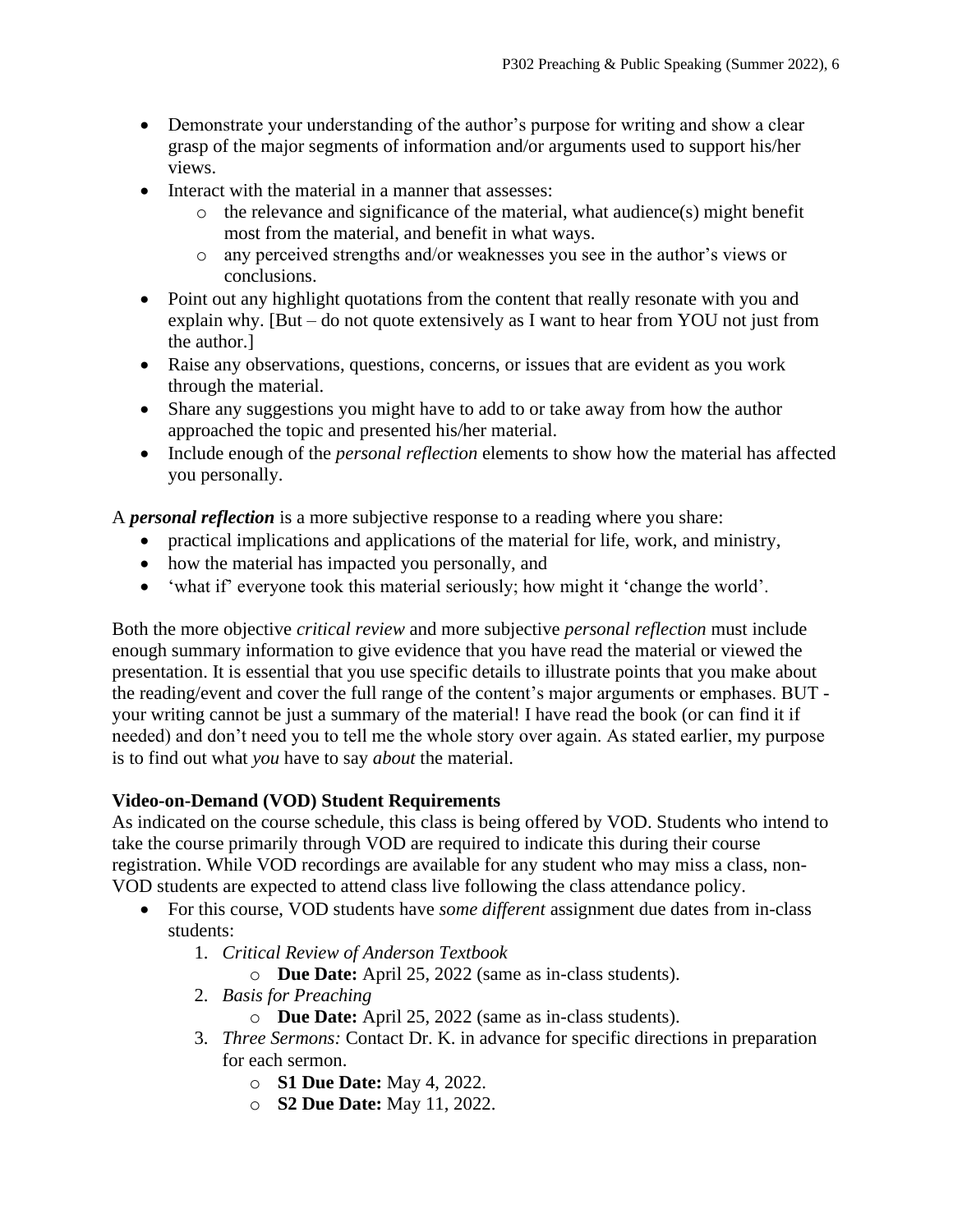- o **S3 Due Date:** May 25, 2022.
- 4. *Personal Reflection on Stanley Textbook*
	- o **Due Date:** May 13, 2022 (same as in-class students).
- 5. *Written Analyses of Two Contemporary Sermons*
	- o **Due Date:** May 30, 2022.
- 6. *Video Critical Review of Dale Carnegie Textbook*
	- o **Due Date:** June 03, 2022 (same as in-class students).
- Including the module week, each week for five weeks, VOD students are required to watch and engage with all lecture content and in-class activities from one full day of the module.
- **By Monday at 11:59pm each week**, VOD students will do the following:

1. Submit on Populi a summary (300 words) that: a) Affirms you have watched the required recording for the last seven days, b) Summarizes one thing you learned that week that will help you reach the course learning outcomes, and c) Shares your thoughts about at least one question you had after watching the class recording. 2. Schedule a Zoom or telephone meeting with Dr. K. to be held within the next few days

to discuss the previous week's video experience and summary.

• To pass the course, VOD students must submit all of the VOD weekly submissions and fulfill all of the Zoom or telephone debrief sessions. These submissions are marked are pass/fail based on whether or not they demonstrate thoughtful engagement with the lecture content and in-class activities.

| Classroom time                             | $30$ hrs | N/A            |
|--------------------------------------------|----------|----------------|
| 1. Critical Review of Anderson Textbook    |          |                |
| a) Reading                                 | $10$ hrs |                |
| b) Writing the Response                    | 3 hrs    | April 25, 2022 |
| <b>Basis for Preaching</b><br>2.           |          |                |
| a) Reading                                 | 2 hrs    |                |
| b) Writing Personal Reflection             | 4 hrs    | April 25, 2022 |
| <b>Three Sermons</b><br>3 <sup>1</sup>     |          |                |
| a) S1 -preparation done in class           |          | Module Week    |
| b) $S2$                                    | 3 hrs    | Module Week    |
| c) $S3$                                    | 8 hrs    | Module Week    |
| 4. Personal Reflection on Stanley Textbook |          |                |
| a) Reading                                 | 8 hrs    |                |
| b) Writing Personal Reflection             | 3 hrs    | May 13, 2022   |
| 5. Written Analyses of Two Contemporary    |          |                |
| Sermons                                    |          |                |
| a) View/Listen                             | 2 hrs    |                |
| b) Writing the Analyses                    | 3 hrs    | May 20, 2022   |
| 6. Critical Review of Carnegie Textbook    |          |                |
| a) Reading                                 | 18 hrs   |                |
| b) Video Critical Review                   | 4 hrs    | June 03, 2022  |
| $Total =$                                  | 98 hrs   |                |
|                                            |          |                |

#### **Estimate of Time Investment** (individual time investments may vary)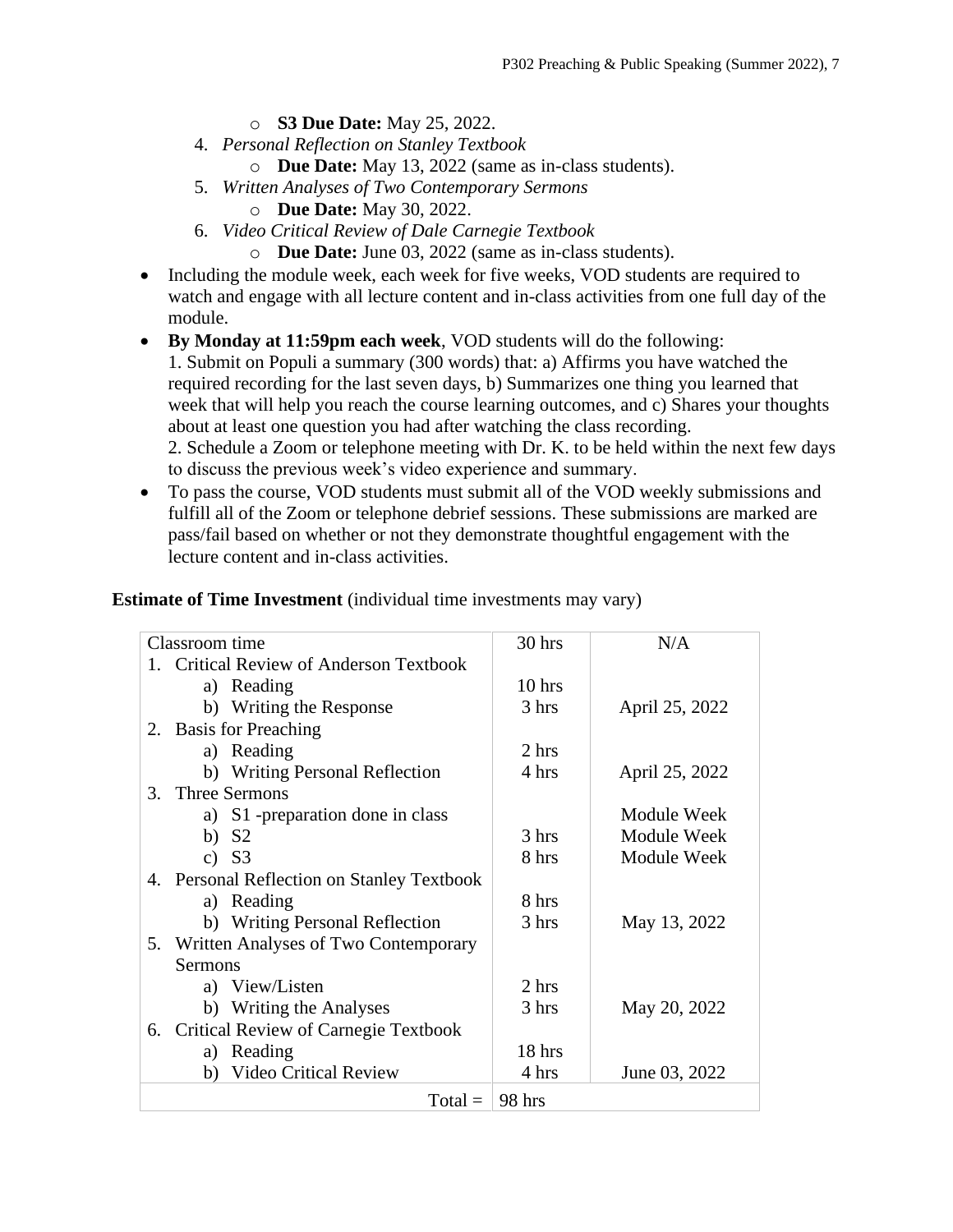- First submissions of assignments will not be accepted after **June 10, 2022.**
- Revisions will be assigned by the professor throughout the course; watch your rubric for more information.
- No resubmission of assignments will be accepted after **June 24, 2022.**

#### **Assessment Rubrics**

Rubrics for the assignments are available under the Files tab of the course site on Populi and will be reviewed in class.

# **Course Outline / Class Schedule**

- 1. Introduction
	- What is 'preaching'? The 'foolishness' of preaching
	- Paradoxes in preaching
- 2. Extemporaneous/Impromptu Preaching
	- Speaking exercise 1 (S1)
- 3. The New Testament and Preaching
	- Sermons in the Book of Acts; Towards a 'theology' of preaching
	- Debrief pre-module blog readings
	- Article: 'The Biblical Basis for Preaching'
- 4. Parables and Preaching
	- Speaking exercise 2 (S2)
- 5. Rhetoric: Greco-Roman versus Pauline Approaches
	- Levels of persuasion in rhetoric
	- Elements of logos, ethos, and pathos in speaking
	- The 'persuader' versus the 'herald'
- 7. Types of Sermons
	- Overview of topical, textual, and expository approaches
- 8. Genres in the Bible
	- Why genres matter in preaching; The use of voice in preaching
- 9. Expository Preaching
	- The nature and variety of expository preaching; 'The Big Idea' in preaching
	- Traditional homiletical structure for an expository sermon
- 10. Textual and Topical Sermons
- 11. Building a Sermon
	- Theme/Topic/Title; Introductions
	- "What's the Point?" -Background to the '3-point sermon;' Points versus Principles
	- Illustrations, Images, 'the story'
	- Conclusion/Appeal/Response
- 11. Plagiarism in the Pulpit
- 12. The Place of 'the Anointing' in Preaching
	- <https://www.andrewkgabriel.com/2022/02/05/surprises-about-the-anointing/>
- 13. The Great Delivery Debate
	- Manuscript, notes, or 'performing without a net'
- 14. Learning from Andy Stanley in *Communicating for a Change*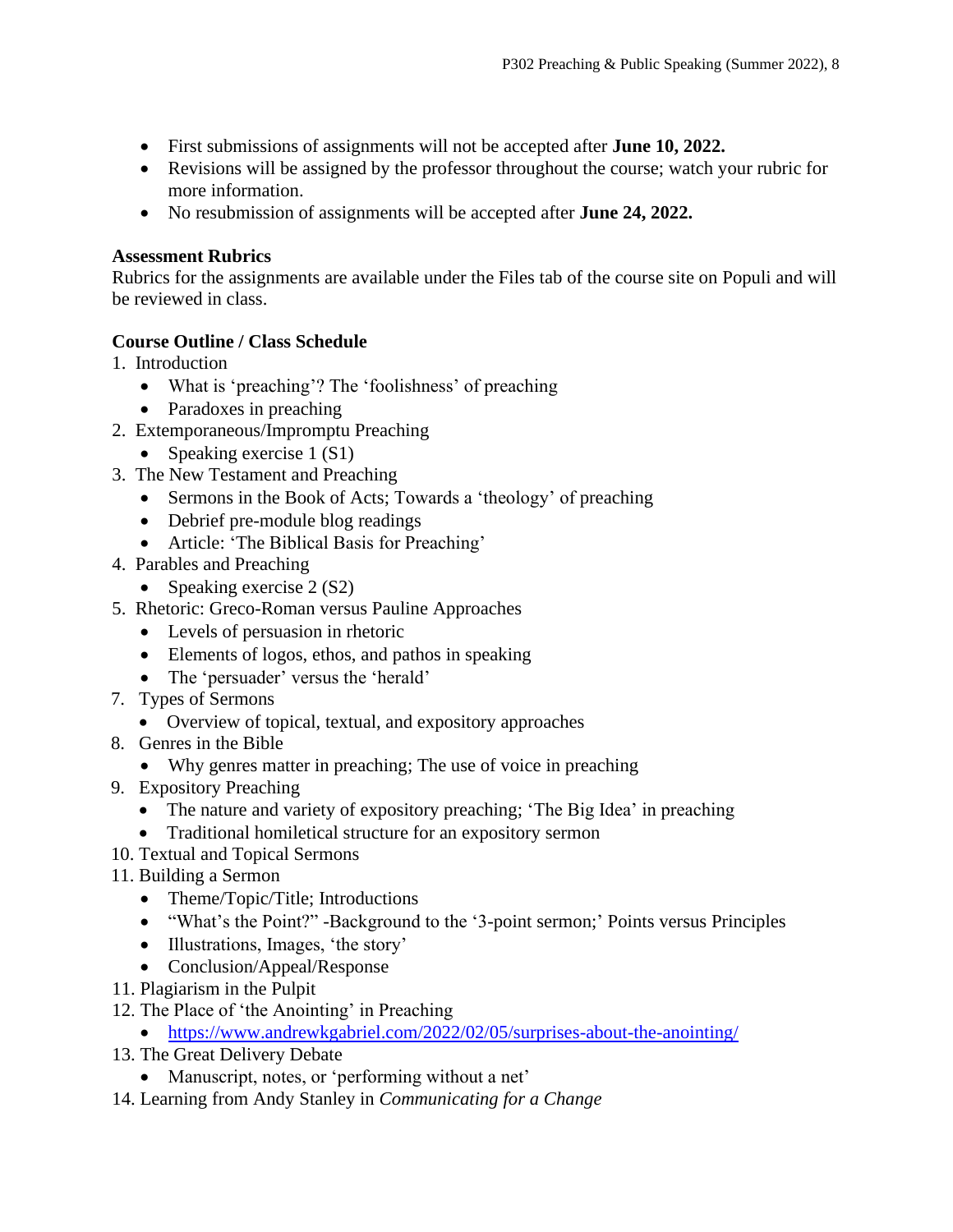• The "Me, We, God, You, We" approach to preaching

15. Kent Anderson's *Choosing to Preach* Model

- Four crucial questions
- Exploring the cognitive/affective and deductive/inductive domains
- Five approaches to preaching
- 16. Overview of Dale Carnegie's *Stand and Deliver*

17. Preparation and Delivery of a Short Sermon (S3)

# **Academic Policies**

#### **General Assignment Guidelines**

Please see the Horizon [Format Guide](https://www.horizon.edu/students/resources/) for assignment submission, grammar, and formatting guidelines.

#### **Late Assignments and Extensions**

Students are expected to submit work by the assigned due dates, as part of their development of the Leadership and Administration competency. To submit extension requests, students must submit the *[Assignment Extension Request Form](https://horizon.edu/forms/student/)* online and *before the due date*. Professors may grant extensions in the case of extenuating circumstances, such as significant illness or a family emergency. Furthermore, no extensions will be granted beyond the final day of a term or semester.

Unexcused late submissions will be tracked across each student's program. If one assignment is submitted more than five days late or if a student incurs multiple instances of unexcused late submissions, it will result in academic discipline, such as required tutoring, academic probation, failure of the course, or failure to qualify for graduation. Similar to standard human resource employment practices, students will receive warnings and conditions with increasing severity of academic discipline.

#### **Resubmission of Assignments**

Students have until the last day of revision week to submit revisions. Students can generally submit up to two revisions for each assignment, although a professor may accept more revisions if the professor determines the student is addressing all of the professor's instructions and making significant progress toward achieving competency.

#### **Horizon College Assessment of Student Work**

The goal of courses is to help students develop the stated competencies, not earn letter grades. Assignments are the means by which instructors evaluate development of those competencies. Consequently, students do not earn overall "grades" on individual assignments. Instead, assessment focuses on measuring students' competency as outlined in the syllabus and assignment rubric. For purposes of transferability to other institutions, the final competency designations will be translated to a comparable letter grade on a traditional transcript. The tables below explain Horizon's approach:

| <b>Horizon CBE Scale</b> |           | Descriptor | Letter<br><b>Grade</b> | $\vert$ Grade $\vert$ U of S | $\vert$ Point $\vert$ Equivalency |
|--------------------------|-----------|------------|------------------------|------------------------------|-----------------------------------|
| E                        | Exceeding |            |                        | 4.0                          | 90-100                            |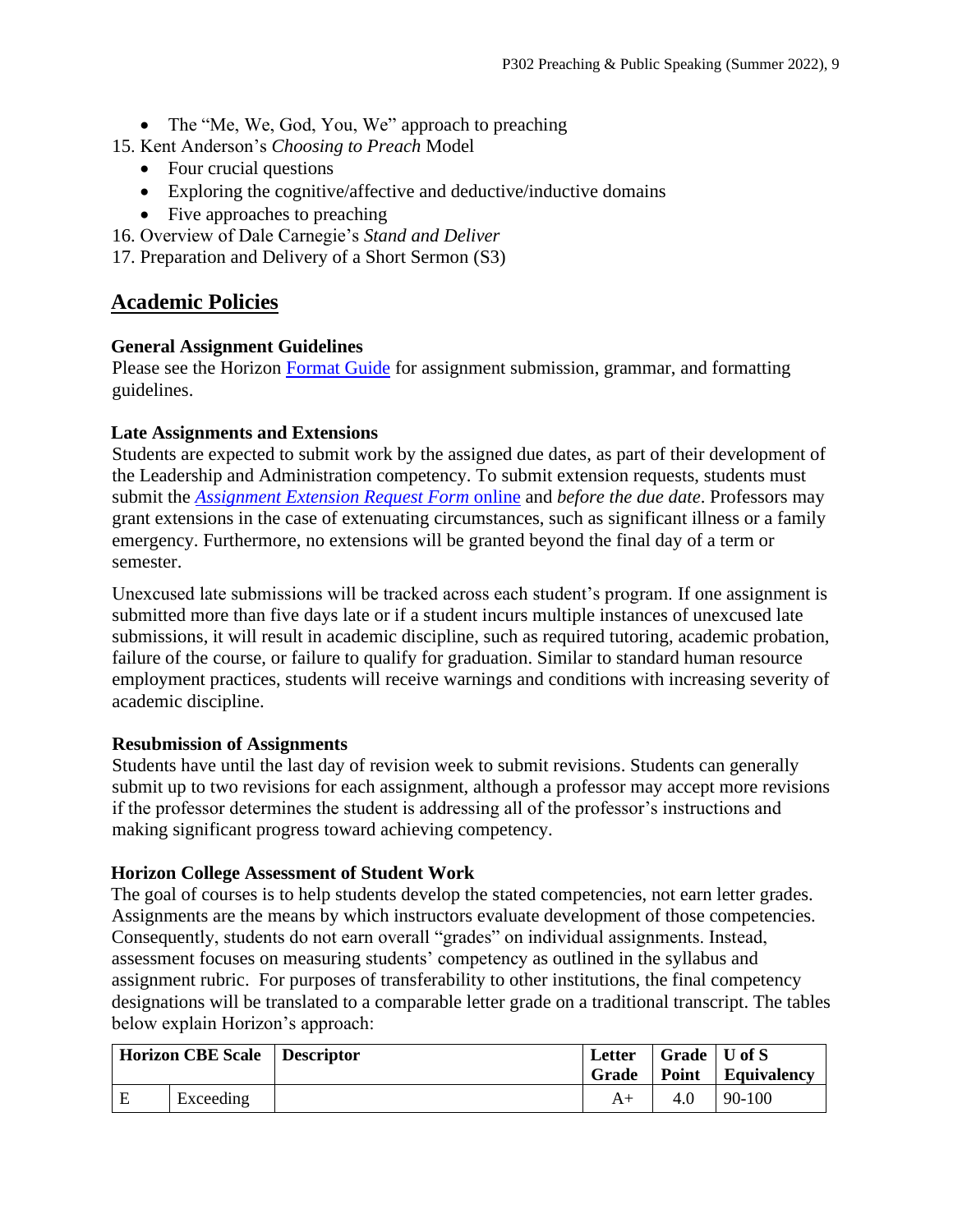|   |         | Student exceeded competency                                                                                             | A     | 4.0 | 85-89 |
|---|---------|-------------------------------------------------------------------------------------------------------------------------|-------|-----|-------|
|   |         | requirements for more than 40% of the<br>learning outcomes and met requirements<br>for all remaining learning outcomes. | $A -$ | 3.7 | 80-84 |
|   |         | Student met competency requirements                                                                                     | $B+$  | 3.3 | 77-79 |
| M | Meeting | for all learning outcomes and may have                                                                                  | B     | 3.0 | 73-76 |
|   |         | exceeded in 40% or less.                                                                                                | B-    | 2.7 | 70-72 |

Students pass a course only after they have demonstrated that they have *met or exceeded all*  competency requirements for a course. If the student chooses not to meet all course competency requirements, the course will not be sufficient to fulfill their program requirements at Horizon. Nevertheless, for transferability purposes, the student will receive a letter grade of C+ or below on a traditional transcript.

| <b>BTM</b> | Beginning to<br>meet | Student was beginning to meet<br>competency requirements for any one<br>or more learning outcomes, and met or<br>exceeded competency requirements for all<br>other outcomes. | $C+$        | 2.3 | 67-69     |
|------------|----------------------|------------------------------------------------------------------------------------------------------------------------------------------------------------------------------|-------------|-----|-----------|
|            |                      |                                                                                                                                                                              |             | 2.0 | 63-66     |
|            |                      |                                                                                                                                                                              | $C$ -       | 1.7 | $60 - 62$ |
| <b>NYM</b> | Not yet<br>meeting   | Student was not yet meeting competency<br>requirements for one or more learning<br>outcomes.                                                                                 |             |     | 57-59     |
|            |                      |                                                                                                                                                                              | $D+$        | 1.3 |           |
|            |                      |                                                                                                                                                                              |             | 1.0 | 53-56     |
|            |                      |                                                                                                                                                                              | $D-$        | 0.7 | 50-52     |
|            |                      |                                                                                                                                                                              | $\mathbf F$ | 0.0 | $0-49$    |

## **Academic Honesty**

Horizon uses the University of Saskatchewan definition of plagiarism described as "the presentation of the work or idea of another in such a way as to give others the impression that it is the work or idea of the presenter. Adequate attribution is required. What is essential is that another person have no doubt which words or research results are the student's and which are drawn from other sources" (Office of the University Secretary, 2012). Students are expected to give due recognition to sources from which all substantial phrases, sentences or even ideas are drawn. Note also that you may not submit work done in one course to satisfy the requirements of another course (unless both instructors agree beforehand to accept such work). See [here](http://www.turnitin.com/assets/en_us/media/plagiarism_spectrum.php) for examples of plagiarism and further guidelines in the [Student Handbook.](https://www.horizon.edu/students/resources/)

# **Disability Services Information**

If you would benefit from learning accommodations due to pre-existing physical or mental health conditions or learning disabilities, contact the Academic or Student Life departments at the beginning of the course. Horizon will work to meet your learning and/or physical needs where possible. If any conditions arise during the course that you wish to disclose, please contact us as soon as possible. In all cases you will need to provide current [documentation](https://www.horizon.edu/students/support/) of the disability or condition you wish to disclose. Horizon takes appropriate care to ensure confidentiality about any such disclosures. For more information, contact Bob Williamson, Dean of Students, at [bwilliamson@horizon.edu;](mailto:bwilliamson@horizon.edu) Heather Wood, Associate Dean of Students, at [hwood@horizon.edu;](mailto:hwood@horizon.edu) or Leanne Bellamy, Academic Coach, at [lbellamy@horizon.edu.](mailto:lbellamy@horizon.edu)

#### **Class Attendance**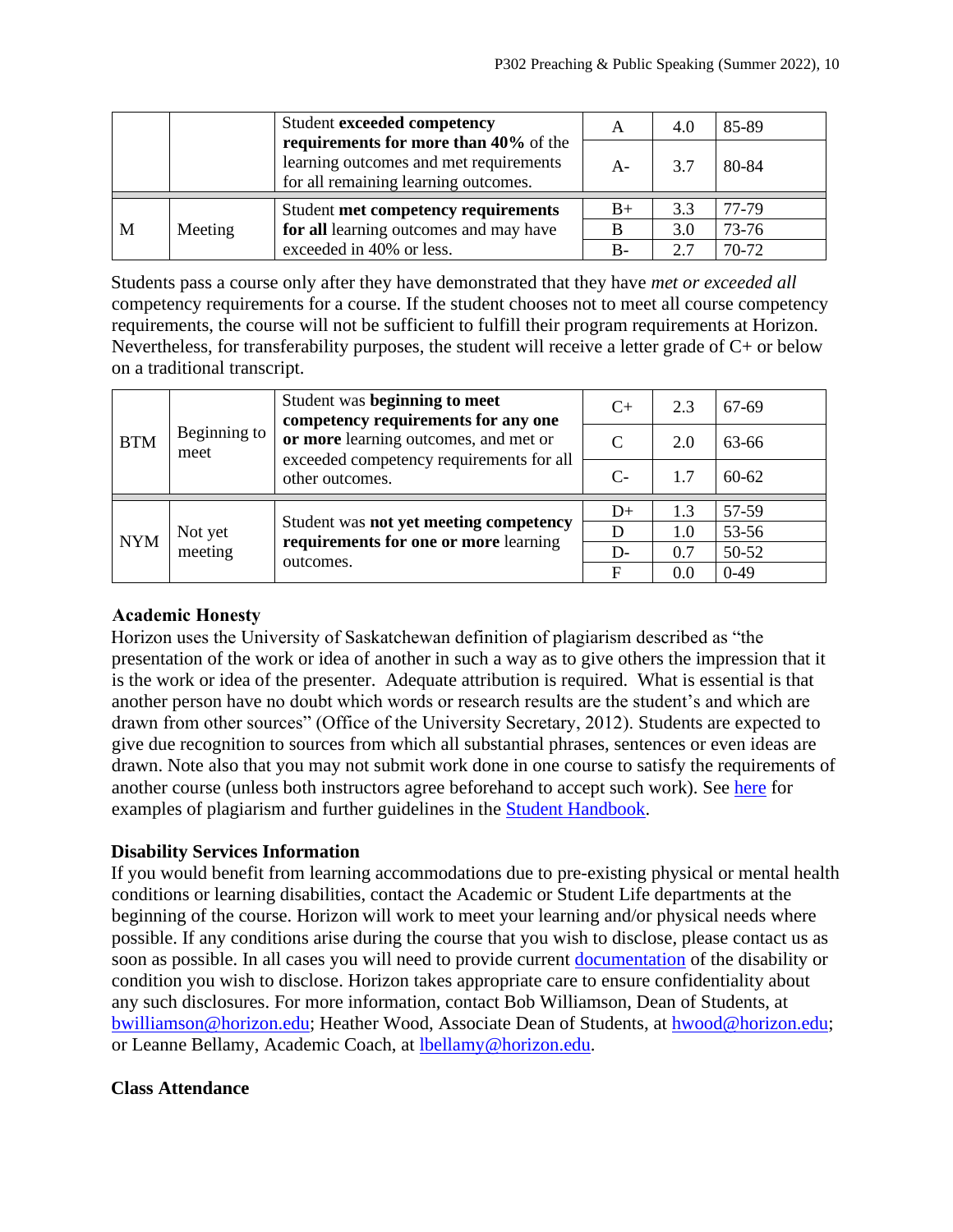Students should attend all classes in order to facilitate competency development. Students are expected to be present through the delivery method that they registered for, either on campus or through live-streaming. A student must be present for the full duration of a class period in order to be registered as present for the class. In the case of illness or other unforeseen circumstances, students may miss one day of a module course or three days of class in a term or semester course without academic penalty. Students who are absent for more than the number of classes stated above will automatically fail the course. Students wishing to be exempted from this policy due to extenuating circumstances may make an academic appeal, where they will need to document and verify those circumstances. Students who miss a class are responsible to get missed notes or handouts from another student, rather than from the professor.

## **Campus Health Policy**

Do not come on campus if you are experiencing symptoms (even if they are mild) of fever, cough, shortness of breath, sore throat, chills, runny nose, or a loss of your sense of taste or smell. If you have any of these symptoms, do not return to campus until advised by Public Health. You should self-isolate and contact HealthLine 811 for advice on whether you should be tested for COVID-19. This will help keep others safe and possibly spare them from self-isolation and testing. While you are in self-isolation, you may attend class online. The link to access your class is posted on the course page on Populi, under the Syllabus tab, under Links on the right side of the page.

# **Live-Streaming Etiquette**

If attending class online via live-stream, keep your camera on and stay present and attentive throughout the class session, extending the gift of engagement. Access your class with a computer (preferably) or tablet, not a cell phone. Arrive to class on time, and dress as you would if you were attending class on campus. Join the class from a quiet space with minimal background noise, and mute your microphone until you wish to speak to the class.

# **Use of Technology**

Horizon encourages the use of electronic devices in the classroom to enhance learning. Careful consideration must be given to privacy issues, copyrighted materials, and the general care and concern for others. Please respect the following classroom policies:

- Please use online access for course learning only. This is a matter of respect for the instructor's teaching, your own learning, and fellow students who may be distracted by other uses.
- Students should secure permission from the instructor to record any teaching material. This includes PowerPoint slides, white board illustrations, notes, and any form of audio or video.
- Student feedback is a valuable input for course improvements. Please resolve any classroom grievance about the instructor or course with the instructor personally, through the Horizon College and Seminary grievance procedures, or the Populi-based course evaluations. It is inappropriate to air classroom grievances on a social media platform.
- When instructors use recording mechanisms in the classroom, recorded materials will be used for the sole purpose of instruction and cannot be released to any social media outlet without the written consent of the students whose images have been recorded.